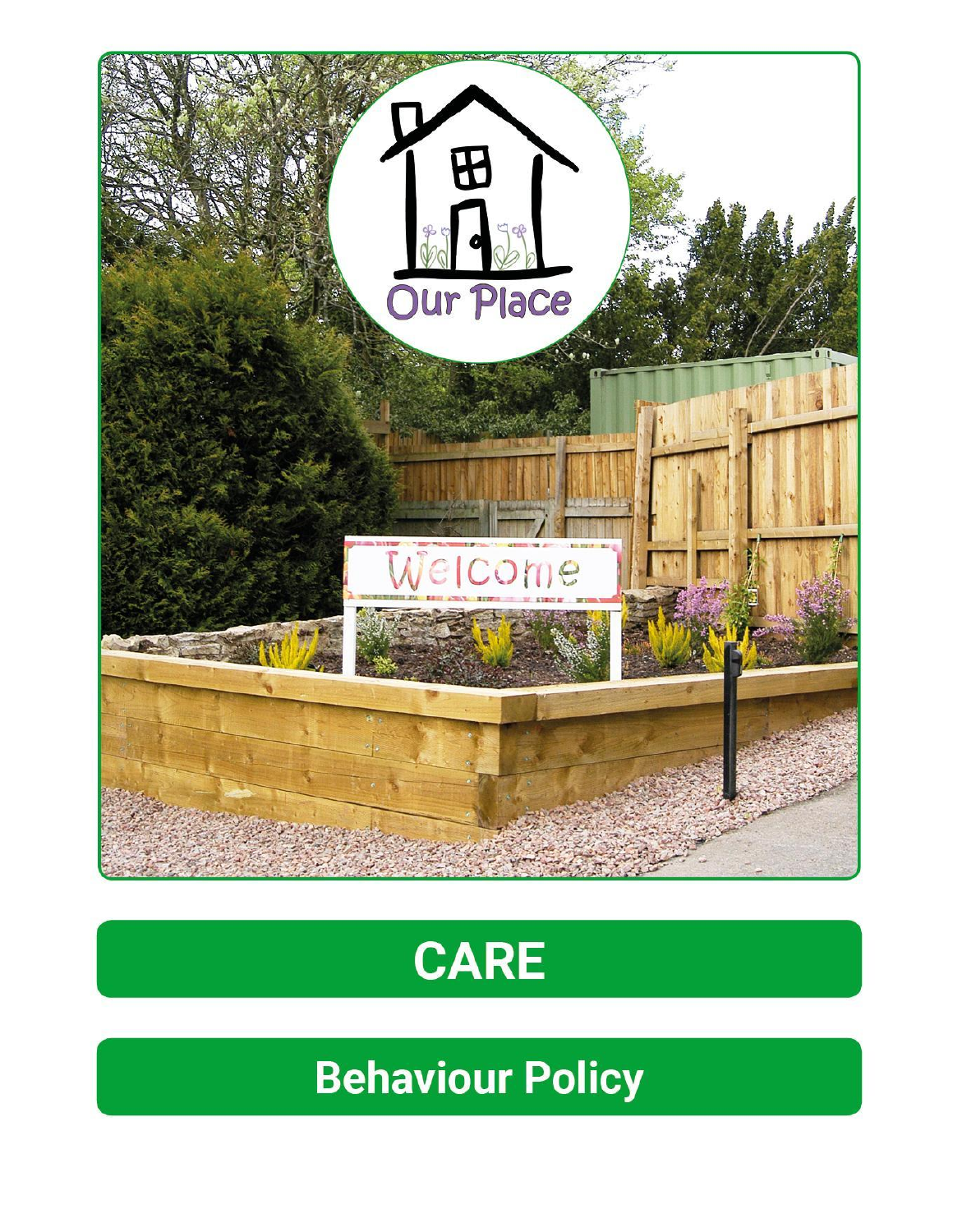| <b>Policy Number</b> | Version | Date        | <b>Policy Owner</b> | Review    | Review Date |
|----------------------|---------|-------------|---------------------|-----------|-------------|
|                      |         |             |                     | Freauency |             |
| OPC12                |         | August 2021 | Kuba Poturalski     | Annually  | August 2022 |

#### **Table of Contents**

| Section        |                                           | Page           |
|----------------|-------------------------------------------|----------------|
|                | Front page, index and review sheet        | $1 - 3$        |
|                | Relevant guidance and associated policies | $\overline{4}$ |
| $\mathbf{1}$   | Introduction                              | $\overline{4}$ |
| $\overline{2}$ | Purpose                                   | 5              |
| 3              | Definitions                               | 6              |
| 4              | Roles and responsibilities                | 6              |
| 5              | Procedures                                | 6              |
| 6              | Monitoring and review                     | 13             |
| $\overline{7}$ | Structure                                 | 14             |
| 8              | Positive approaches and expectations      | 14             |
| 9              | Empathy                                   | 14             |
|                |                                           |                |
|                |                                           |                |
|                |                                           |                |
|                |                                           |                |

| Approved By                            | <b>Name</b>  | Date |
|----------------------------------------|--------------|------|
| <b>Registered Manager</b>              | Sarah Davies |      |
| Designated Safeguard Officer           | Sarah Davies |      |
| Deputy Designated Safeguarding Officer | Lena Graham  |      |
| <b>SENCO</b>                           | Ali Price    |      |
| Proprietor                             | David French |      |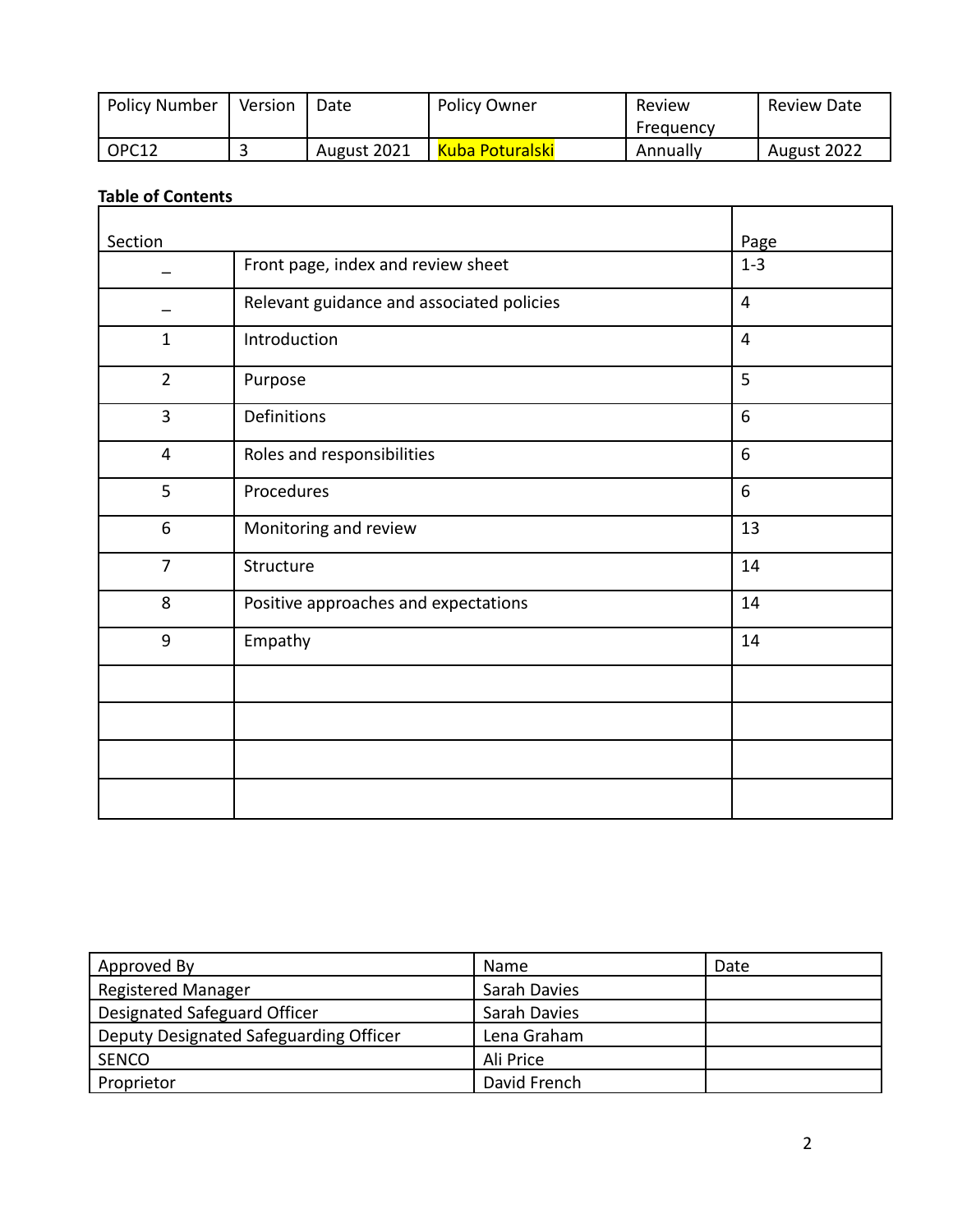#### **Review Sheet**

The information in the table below provides details of this document's reviews, and where appropriate amendments, which will have been made to a newer version and the reason why.

| Version        | <b>Review Description</b>                                         | Date     |
|----------------|-------------------------------------------------------------------|----------|
| 1              |                                                                   | reviewed |
| $\mathbf{1}$   | Original                                                          | May 2019 |
| $\overline{2}$ | Reviewed and updated to new policy format                         |          |
| 3              | Reviewed; head of education and SENCO updated. Governor           | August   |
|                | removed. Behaviour Support Plans updated to My Safety and         | 2020     |
|                | Support Plans. Thrive practitioners updated. Use of environmental |          |
|                | restraint updated from prohibited to L.A agreement. Time scale of |          |
|                | debriefs updated for staff to 48 hours.                           |          |
| 4              | reviewed                                                          | Aug 21   |
|                |                                                                   |          |
|                |                                                                   |          |
|                |                                                                   |          |
|                |                                                                   |          |
|                |                                                                   |          |
|                |                                                                   |          |
|                |                                                                   |          |
|                |                                                                   |          |
|                |                                                                   |          |
|                |                                                                   |          |
|                |                                                                   |          |
|                |                                                                   |          |
|                |                                                                   |          |
|                |                                                                   |          |
|                |                                                                   |          |
|                |                                                                   |          |
|                |                                                                   |          |
|                |                                                                   |          |
|                |                                                                   |          |
|                |                                                                   |          |
|                |                                                                   |          |
|                |                                                                   |          |
|                |                                                                   |          |
|                |                                                                   |          |
|                |                                                                   |          |
|                |                                                                   |          |
|                |                                                                   |          |
|                |                                                                   |          |
|                |                                                                   |          |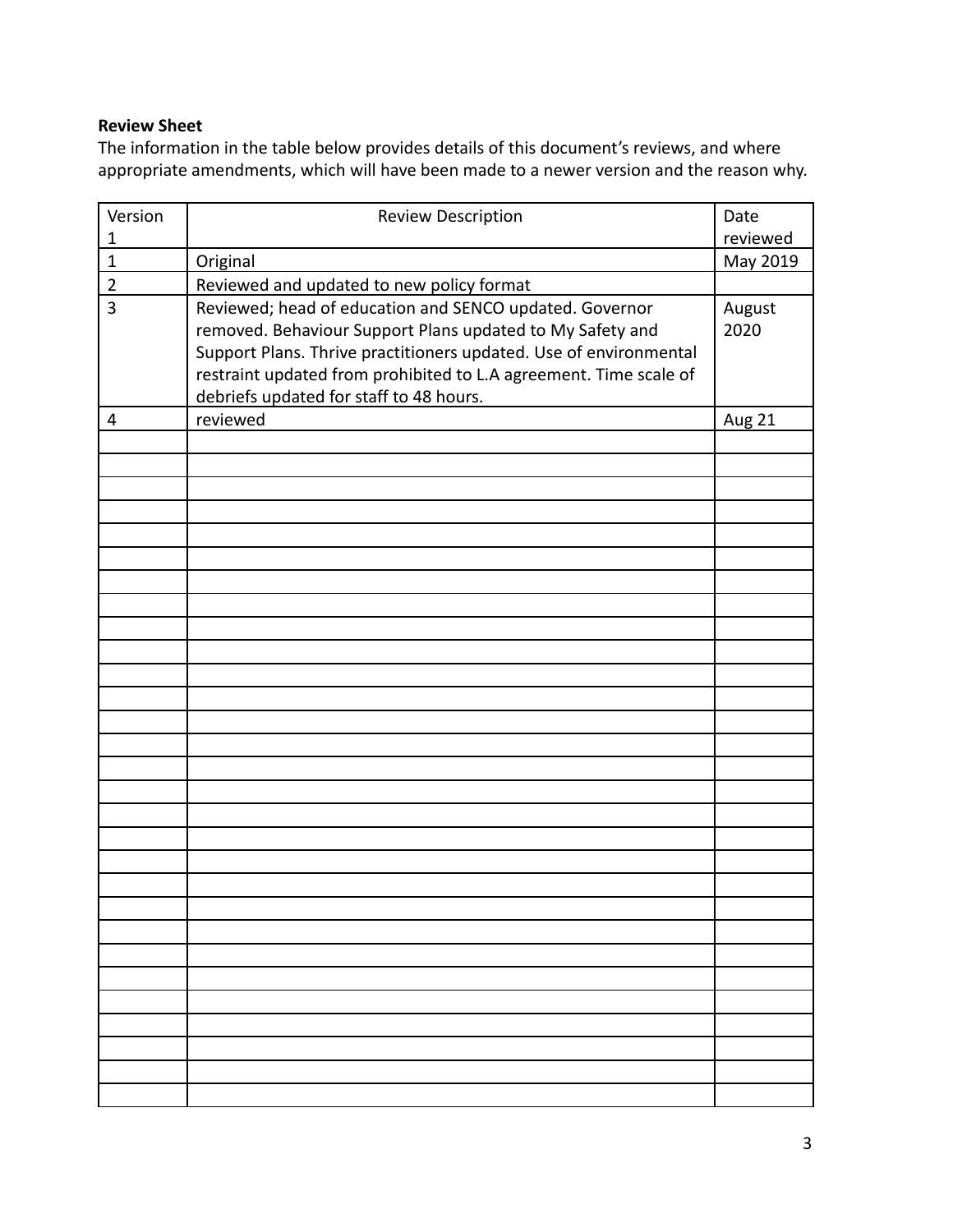## **Behaviour Policy**

Relevant guidance and associated policies: Guidance taken from:

- The Children's Homes (England) Regulations 2015
- Guide to the Children's Homes Regulations including the quality standards April 2015
- Positive Behaviour Support Framework
- Positive environments where children can flourish, March 2018

This policy should be used in conjunction with other company policies, particularly, though not exclusively, those which cover

- Child Protection and Safeguarding
- Dignity and Respect
- Management of Medicines
- Complaints
- Whistleblowing
- Risk Assessment & Management.

## **1. Introduction**

Children and young people at Our Place Schools may present with a variety of difficulties relating to their behaviour which stem from their underlying neurological conditions and early childhood experiences.

It is the duty of all staff to maintain high levels of care and good control of children at all times. All children, young people and staff are entitled to learn and work in a safe, secure and relaxed environment without fear of the actions of others.

Within Our Place Schools we believe that:

- Children and young people want to behave well.
- Behaviour is a mean of communication or serves meaningful function to the child we must ensure that all Children are supported to communicate and meet their needs safely and appropriately.

• With the right support and intervention, children and young people can learn to improve their behaviour and manage it well.

• Mistakes are part of the learning process and we recognize that all of our children and young people are at different stages of the developmental process.

• All of our Children and students have learning difficulties which may impact on how they learn to behave.

• All adults can learn strategies to support children and young people to improve their behaviour.

A consistent and positive system of managing behaviour is essential. Our Place Schools adapted PBS (Positive Behaviour Support) framework as the system of guidelines and MAPA (Management of Actual or Possible Aggression) module for managing any form of aggression.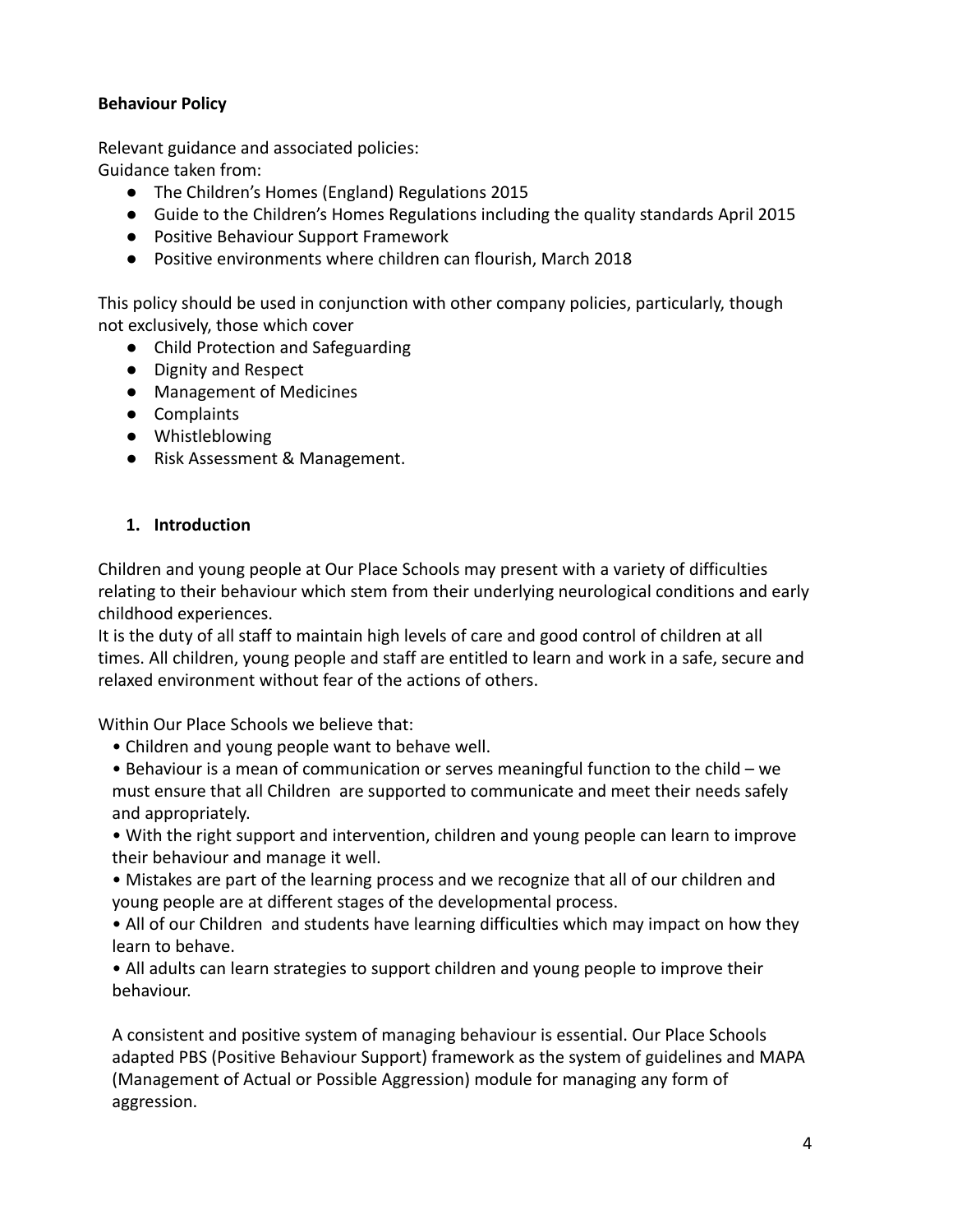We believe that we can support the children and young people in our school through:

- The quality of our relationships with them and each other;
- the quality of our provision;
- the quality of their life and meaningful activities;
- a well-informed understanding of their needs;
- the scaffolding we put in place to help them learn and thrive;
- observation, evidence gathering and analysis so that our interventions are well informed and planned;
- working in close partnership with parents and other stakeholders involved in children's lives;
- investing time to allow children and young people to practice and make mistakes without fear of harsh sanctions.

#### **2. Purpose**

- To prevent injury or damage to Children.
- To prevent injury or damage to staff.
- To provide guidance for staff, parents, governors and other stakeholders on how we keep children and young people safe.
- To provide a framework for our collective beliefs around human behaviour as it relates to children and young people.
- To provide an inclusive model for our understanding of behavioural needs.
- To underpin our beliefs with evidence based practice and current research.

### **Thrive Approach**

We have embraced 'The Thrive Approach' within our setting; having one qualified Childhood Years Thrive practitioner (Head of Care) currently. We are aiming that by the end of Spring 2021 we will have an additional two Childhood Years Thrive Practitioners (SENCO and Pastoral and Wellbeing Coordinator) working across school and home.

The Thrive Approach supports young people with their emotional health, wellbeing and social skills, all of which are needed to enable learning to take place. Young people cannot always tell us how they are feeling, however, the way they behave can tell us a lot about how they are feeling.

The Thrive Approach draws on the latest research from current neuroscience, recent attachment research, current studies of effective learning and current models of child development, in order to help us to understand the needs being signaled by young people's behaviour. Working with parents and or care and teachers, our Thrive practitioners will carry out assessments of identified children's social, emotional and behavioural needs which help us to build an Action Plan of targeted strategies and activities to help children re-engage with learning and life.

The Thrive Approach is based on growing evidence that the brain develops through personal and social interaction. The relationships that we have with significant adults is fundamental to who we grow up to be. Our brain is built through trillions of brain-cell connections made by sight, sound, smell, touch and movement. Positive experiences enhance brain connections and sustained negative experiences can restrict them. Through simple, repeated activities over time, within a safe and caring environment, Thrive aims to compensate for interruptions in emotional development, when they affect a child's ability to enjoy life and learn.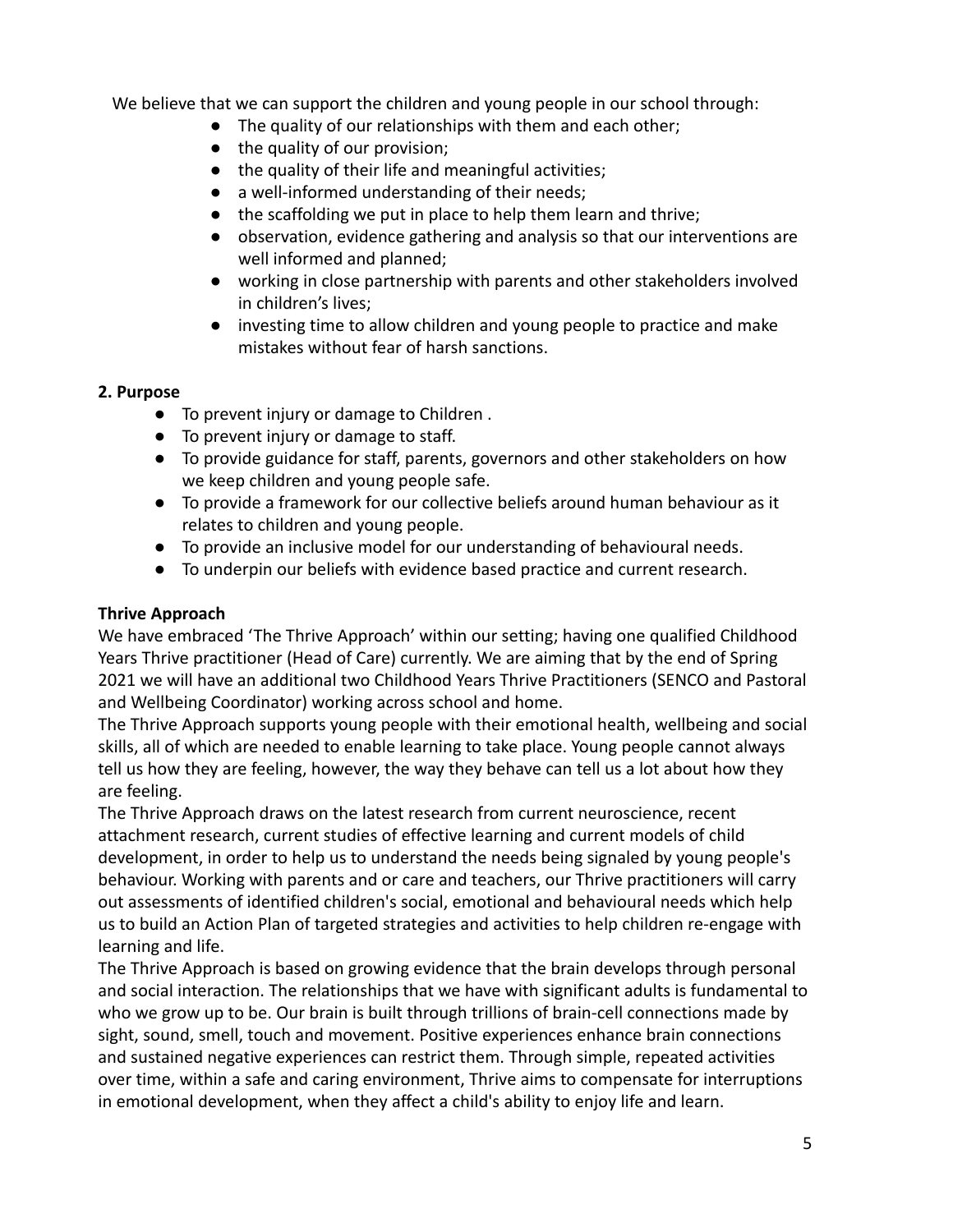#### **3. Definitions:**

Behaviour - The way in which someone acts or conducts themselves, especially towards others.

Challenging behaviour - Conduct or actions, which are demanding, provocative**,** testing and not recognised as the norm, which may cause harm, injury or distress.

Rewards, Sanctions/Consequences - Actions which involve an incentive, penalty or removal of a privilege, aimed at encouraging more acceptable behaviour.

Reparations - Actions that repair damage or ease distress caused by challenging behaviour.

Restraint - The positive application of sufficient force to ensure, by physical means alone, that a child or young person does no injury to himself, others or property.

#### **4. Roles and Responsibilities:**

The consistent approach to behaviour is the shared responsibility of all staff working with Children . Staff work together to ensure all relevant staff understand the individual needs of each pupil and their targets.

#### **5. Procedures:**

### **5.1** *Children and young people want to behave well:*

We believe that children and young people are happy when they behave well and when that good behaviour is recognised by adults and their peer's; children and young people are able to behave well when their needs are well met in school, at home and in the community.

This will be supported through principles of PBS framework. Children will have a decent quality of life supported by meaningful activities and individualised timetables.

Individualised My Safety and Support Plans will also outline proactive strategies for staff to follow in order to keep children happy and help them behave well.

### **5.2** *Behaviour and Communication:*

How children and young people behave gives us important information about how they are feeling.

Supporting children and young people to communicate and meeting their needs is an essential part of helping them to behave appropriately.

Children and young people with profound and complex needs will need a personalised approach to behaviour management and consideration must be given to neurological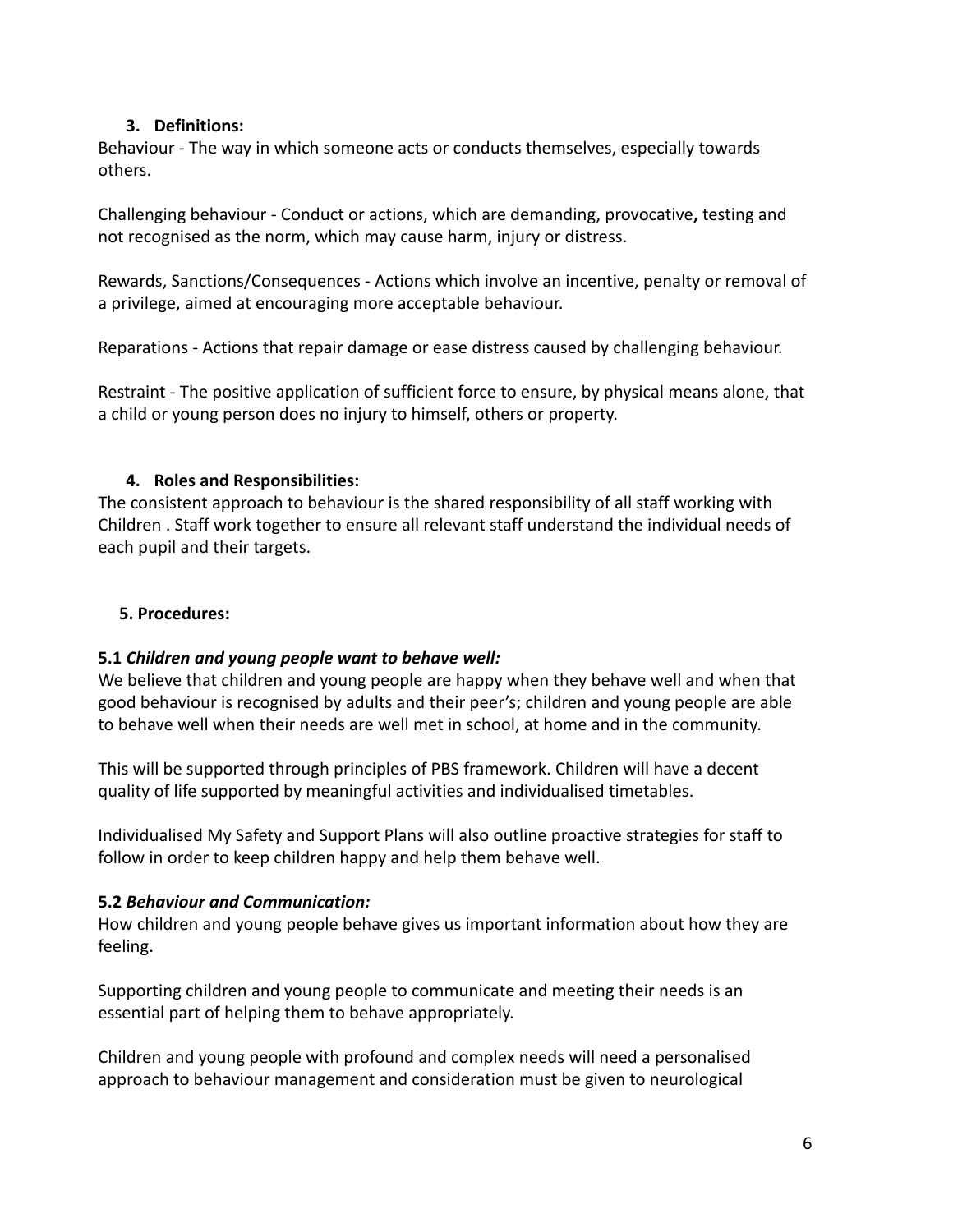conditions, sensory needs, pain thresholds, medical conditions and levels of stimulation and engagement.

#### **5.3** *Children and young people can learn to improve their behaviour:*

Children placed with us can find learning difficult. Learning new behaviour is a task, just like learning to read or write.

As adults, we must consider the learning styles and needs of children and young people and we must have realistic expectations about the speed of progress they will have when learning to adapt or develop new behaviours.

Children and young people placed with us learn in small, incremental steps over long periods of time.

My Safety and Support Plans will identify functions of the behaviour and replacement that will be more appropriate and staff will support them in learning new skills.

#### **5.4** *Mistakes are part of the learning process:*

Mistakes are not judged; we support children to get things right.

## **5.5** *All adults can learn strategies to support children and young people to improve their behaviour.*

Most adults have evolved ways of responding to children's and young people's behaviour based on a combination of personal and professional experiences, training and experiential learning.

At Our Place Schools we encourage all staff to reflect on what may be the underlying issues which drive or trigger behaviour in children and young people and to think about ways of responding to challenging behaviour in a positive, non-judgmental and supportive way.

These strategies are outlined in each child's My Safety and Support Plans and other protocols designed by relevant staff (MDT (Multi Disciplinary Team), education team, keyworkers etc.)

Our Place Schools have adopted a consistent approach to working with children and young people who may present challenging behaviour. This is based on PBS framework and is supported with the MAPA module for managing any form of aggression. We recognise that managing challenging behaviour can be very difficult particularly if a child or young person is targeting himself or others in a very aggressive way. We support staff to develop their own emotional resilience through professional and peer support.

All staff must be committed to developing their practice, reflecting on their own behaviour and sharing their skills and experiences.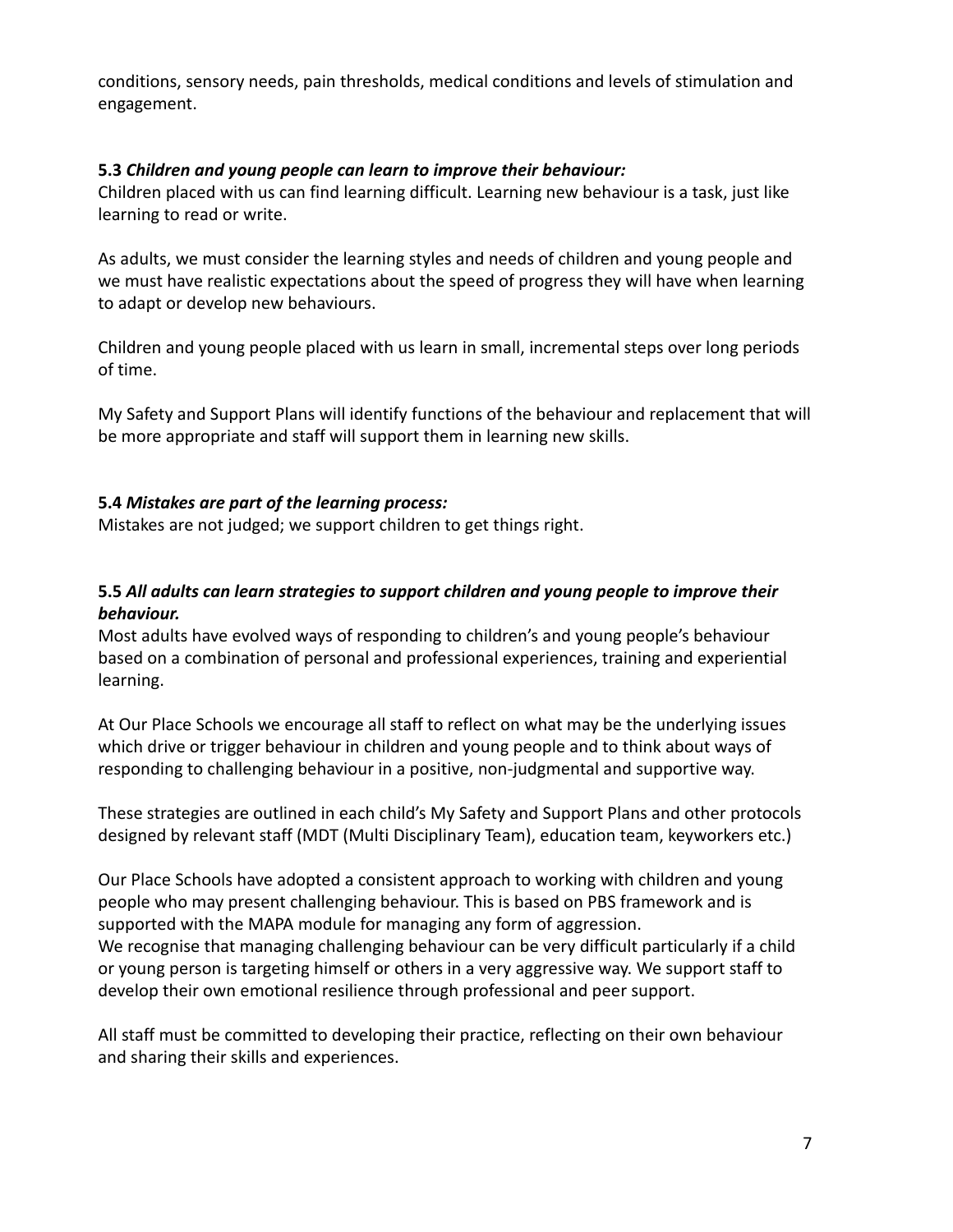## **5.6** *Adults can support children and young people through:*

The quality of our relationships with each other; fostering close team working, acceptance and trust amongst the staff team provides good role models of behaviour for children at all times.

For the quality of our relationships with children and young people placed with us it is essential to build strong, positive relationships.

To succeed with this we need to:

- Actively build trust and a rapport we earn the trust of children and young people by positive and safe practice;
- have high expectations for all children and young people when we demonstrate our belief in them it supports them to succeed;
- treat children with dignity and respect at all times e.g. by thanking them, communicating clearly and positively at all times at an appropriate level and listening to them with respect; we do not talk about children over their heads and confidentiality is always maintained;
- reflect on what lies behind the behaviour, and why the child or young person is behaving in this way; there is always a function and a trigger, which needs to be identified in order to change the behaviour;
- act consistently and see things through; if there are consequences to behaviours, whether positive or not, they must happen; so that children have safe and predictable outcomes;
- always keep our word, if a commitment to a child or young person cannot be honoured, we must communicate clearly and honestly about why this has happened;
- apologise if we make a mistake, this is an excellent model for the child or young person and will build trust and respect;
- identify the strengths in the child or young person, these should be identified with them and built upon;
- quietly, firmly, fairly and consistently set and hold appropriate boundaries for all children and young people;
- be non-judgmental about the life experiences and backgrounds of children and young people, but use the knowledge sensitively to inform planning and intervention;
- manage our own emotional reactions to children and young people's behaviour and act positively at all times, if we are finding this difficult then support should be sought.
	- *actively seek support from the wider professional groups as soon as required*.

## **5.7** *The quality of provision:*

If we can accurately identify each child or young person's needs and meet them, it is likely that challenging behaviour will decrease or stop. To do this we need to:

- Complete an accurate and thorough assessment of needs;
- draw up a comprehensive placement and my safety and support plans to meet needs, which will be specific and personal to the individual child, looking at equipment, sensory needs, staffing levels etc;
- support children and young people to be resilient and have good levels of self-esteem so that they believe they can succeed;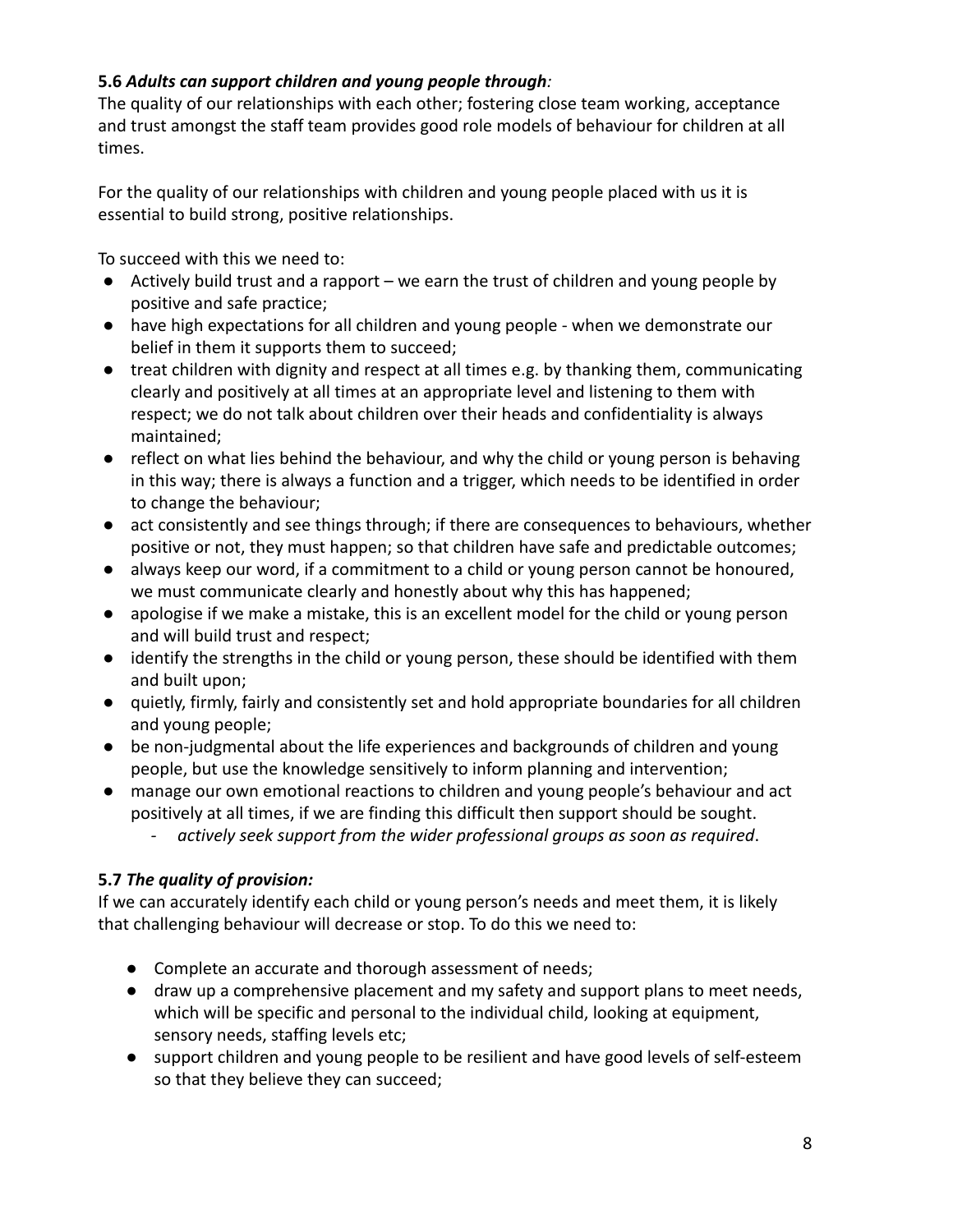- provide frequent and positive reinforcement when things are going well and minimal feedback for low-level, undesirable behaviours;
- *●* focus on what we want the child or young person to do, not what we do *not* want them to do;
- praise children and young people for specific achievements so that they are clear what they have done well and when;
- find positive motivators for all Children which engage them;
- deliver personalised learning programmes to match each child or young person's stage of development;
- where possible, include the child or young person in target setting, planning and evaluation of outcomes using language and methods appropriate to them as individuals;
- be clear about progress and what needs to be done to achieve further progress;
- actively teach children and young people the behaviour for learning.

### **5.8** *The structure we put in place:*

The things we do to support children and young people placed with us is to support and teach Children to manage their own behaviour successfully; this is key to a positive ethos and environment:

**Rules** support positive behaviour and should be:

- few in number;
- agreed with children and young people as far as possible;
- communicated in an appropriate way e.g. through visual cues, sign, symbol etc;
- positive things we are going to do;
- regularly referred to as 'everyone's rules'

- appropriate to the setting, activity and developmental level of the children and young people involved.

**Routines** also support children and young people. They should be:

- Explicitly taught in all situations and backed up by protocols and visuals if required and be consistent.

**The language** we use is part of helping children and young people to take responsibility for their behaviour. It can help them to choose the right thing to do and, if appropriate, explain the consequences of their actions.

Praise gives positive feedback, increases self-esteem and supports behaviour for learning.

- Language is always linked to action, and consequences are always linked to choices;
- praise is used when children and young people are seen to make a good choice; adults must be vigilant and never miss an opportunity for this to happen;
- positive and consistent communication will increase children and young people's sense of responsibility and remove the struggle for power.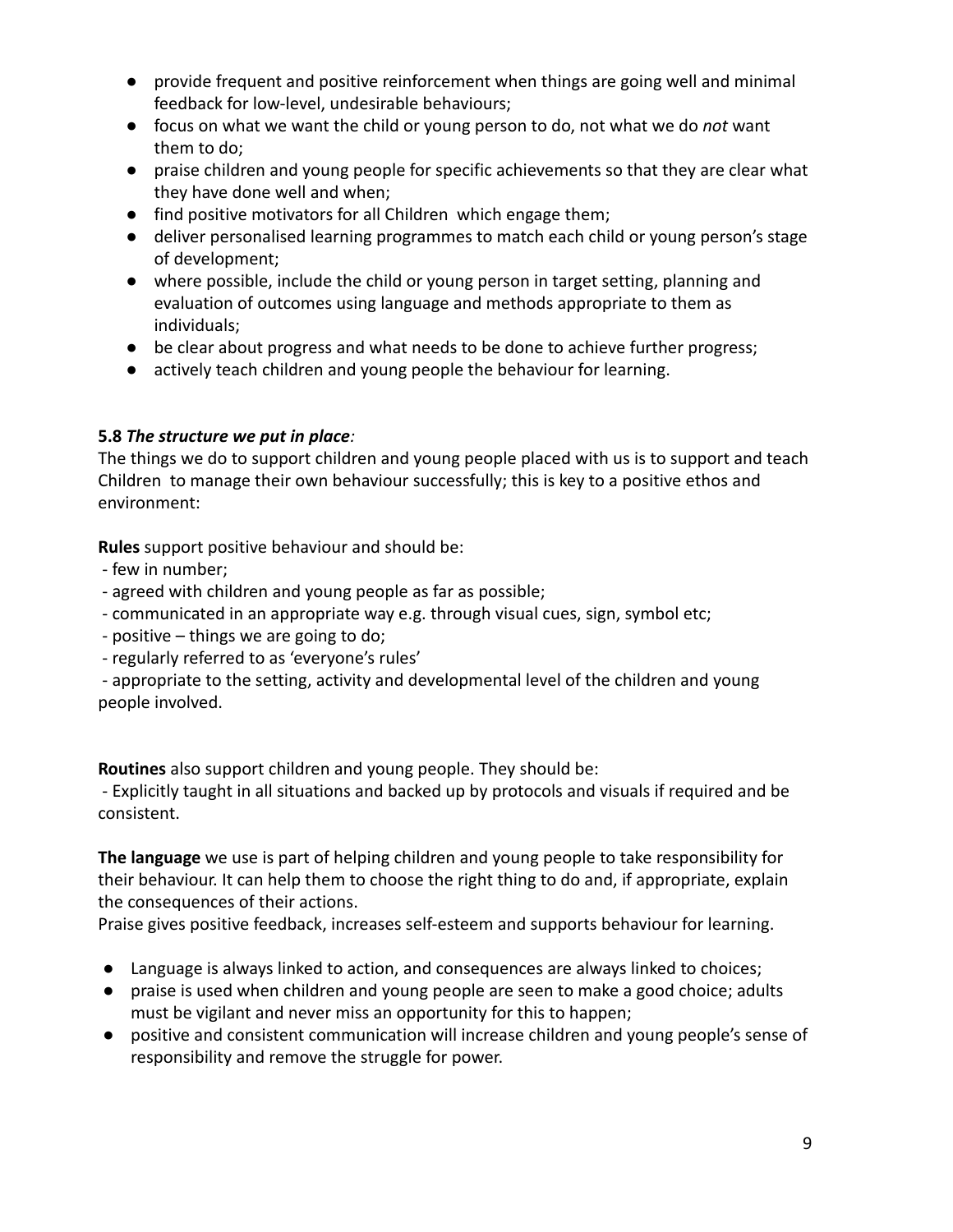#### **Rewards and Consequences/Sanctions:**

Rewards must be able to be delivered and focus on positive choices and the behaviours we wish to encourage. They may include:

- Specific praise;
- symbolic rewards (stars, stickers, charts etc.);
- communication with others to inform them of the behaviour or achievement (children, their families, social worker etc.);
- special responsibilities or privileges;
- preferred activities (trips out, Xbox time, agreed events etc.).

Sanctions must also be able to be delivered and must be appropriate but not harsh or removed from the behaviour that we wish to decrease.

They may include:

- Early bed time;
- loss of activity;
- financial reparation.

NB: Sanctions can only be applied if child has the capacity to understand the consequence of their behaviour. Approval must be granted by the registered manager and the child must be informed of the sanction when imposing it.

Sanctions / consequences will not be carried over from Home to Education or Education to Care, although we do understand the significance placed on information sharing between the two parties re: individuals behaviour, mood, recent incidents. This information will enable both parties to make appropriate risk assessments and judgements about how best to move forward with individuals' education and care.

### **Reparations:**

We believe that children and young people should be given the opportunity to repair relationships following a behavioural incident and that they want to do this.

# *5.9 Children and young people with exceptional behavioural needs:*

The majority of children and young people within educational services will respond positively when staff work within the guidelines detailed above. However, some of our children and young people present with significant levels of challenging behaviour, which are deeply embedded and require additional support to diminish these.

This is done by:

- Ensuring that the general principles within this policy are adhered to at all times;
- putting in place additional 'scaffolding' and support, which is tailored to the specific needs of each child or young person;
- drafting a comprehensive consistent and positive approach plan (My Safety and Support Plan) to ensure that all support and strategies are clearly documented and staff know how to manage each situation as it arises, this plan should be drawn up with parents, carers, placing authorities and key staff; and agreed with the Senior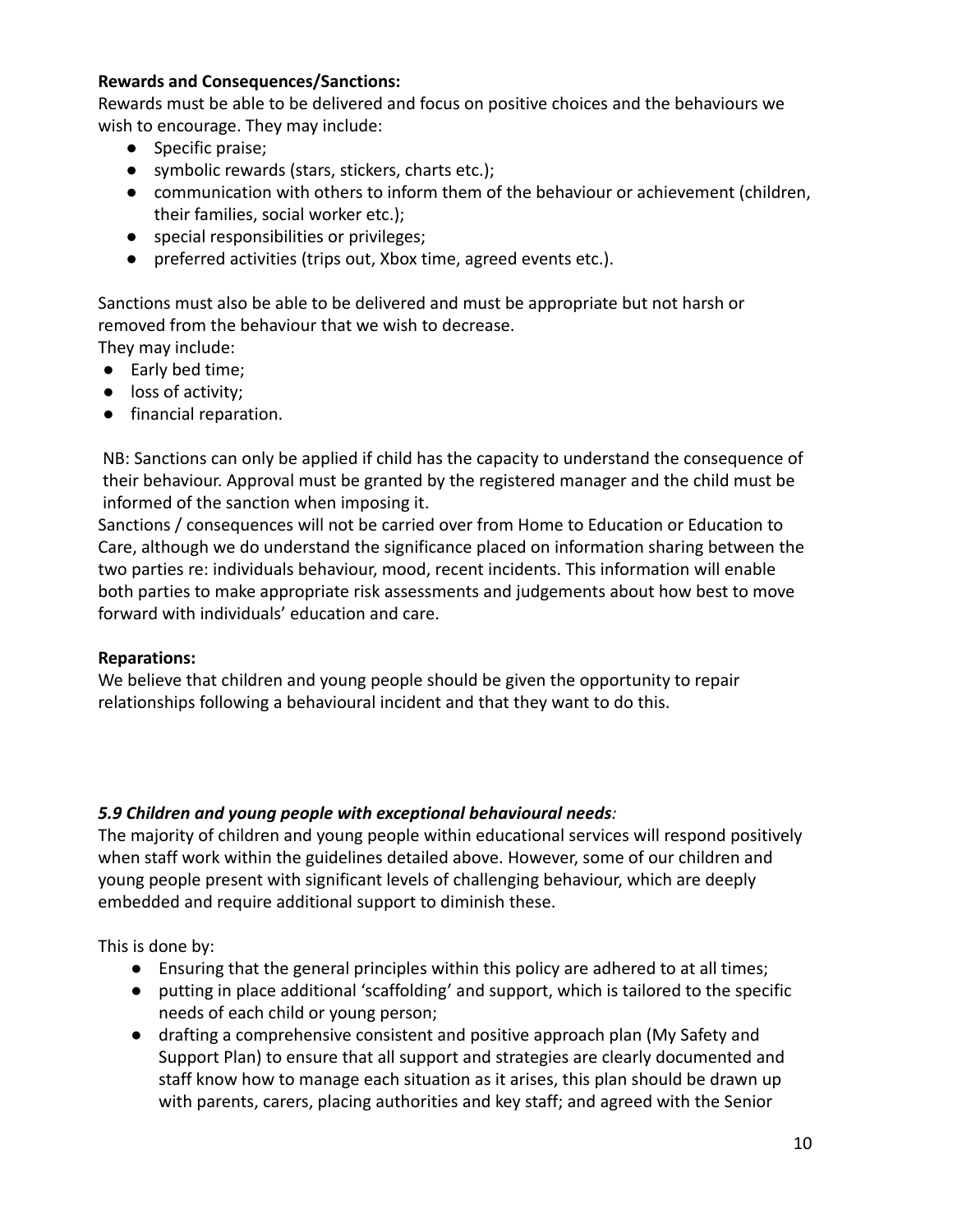Management Team; risk assessments should also be completed to ensure safety in all situations;

- putting in place additional staff training where needed to meet specific needs of the child;
- prompt involvement of multidisciplinary team and external agencies;
- involving medical services to ensure that there is no underlying illness or unresolved pain.

Some children and young people may require very specific and detailed planning. This could include a shortened school day, off-site education, additional one-to-one, two to one support or a period of home-based learning.

When such significant adaptations are required these will be planned jointly with all agencies including parents and families, Local Authorities and external support teams.

#### *5.10 Physical Intervention and Restraint:*

The use of all forms of physical intervention and physical contact are governed by criminal and civil law. The unwarranted or inappropriate use or threatened use (for example, by raising a hand, or threatening to use a physical intervention) of force may constitute a criminal offence. In addition the application of physical restraint may infringe the human rights of a child or young person and so the use of restrictive physical interventions must be consistent with the Human Rights Act 1998 and the United Nations Convention on the Rights of the Child (ratified by the UK in December 1991). However, in certain circumstances the use of a Restrictive Physical Intervention can be justified:

While physical intervention is never desirable, it might sometimes be necessary and compatible with the actions of a 'good parent'. Physical Intervention (Restraint) should only be used when absolutely necessary, in accordance with the law and clear ethical values and principles which respect the rights and dignity of children and young people, and in proportion to the risks involved. It can never be a long-term solution.

Such decisions are often finely balanced. When considering a physical intervention, the carer will need to make a dynamic risk assessment that considers:

- the risk or potential risk identified, and the extent to which the outcome is imminent;
- the range of opportunities available to minimise or negate that risk;
- the risks inherent in intervening, and the risks inherent in not intervening.

All staff working with children and young people who present with significantly challenging behaviour will be trained at the appropriate level of MAPA interventions.

MAPA teaches very specific methods of physical intervention, which minimise the amount of contact and the risk of harm to the child, young person or intervening adults.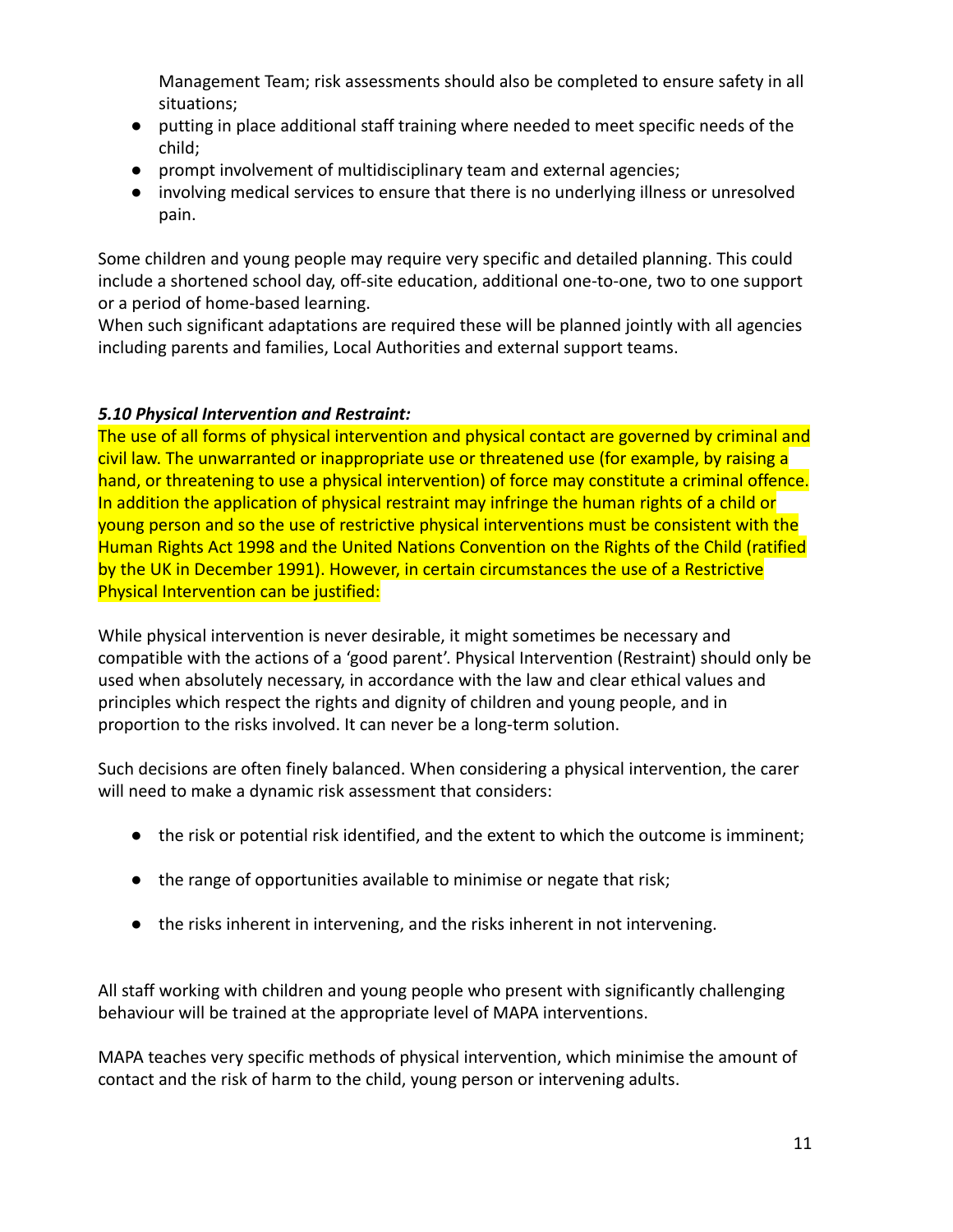The following rules apply:

- The use of prone or supine holds (Face up/ face down floor restraint) is **prohibited** at Our Place Schools;
- the use of any disengagements techniques that are based on somatic response, pain or discomfort (emergency responses) are **prohibited** at Our Place Schools;
- use of seclusion is **prohibited** at Our Place Schools;
- physical intervention and restraint should only be used after all other interventions have been exhausted, for least amount of time, and with the least amount of force required to keep everyone safe; it must only be used by staff who have had their recognised MAPA training and where this is up to date; yearly refresher training is mandatory;
- it should only be used if the child or young person is putting themselves or others at risk and where failure to intervene would result in harm and constitute neglect;
- any physical intervention should be as a last resort and should be proportionate, reasonable and necessary;
- Environmental Restraint is not the Our Place Way however in situation were a DOLs is in place and absolutely necessary with a clear value and best interest for the child or young person this can be used as agreed with a Child's Local Authority, Senior Management team, environmental restraint protocol and My Safety and Support Plan; However this **MUST** not be common practice. If used outside of the Court of protection via Dols would be seen as poor professional practice and professional misconduct and would be reported to the Local Authority Designated Officer
- chemical restraint (PRN- 'As Required' medication) can be used as agreed in a child's medical record by a prescribing health professional, PRN protocol and My Safety and Support Plan and approved by a duty manager;
- if used it must be recorded and reported (see below) and families and local authorities informed;
- an individual my safety and support plan encompassing an individual risk assessment for use of physical interventions must be in place; these must be regularly reviewed, updated and shared with all who need to know; they must be dated and previous versions removed from circulation;
- staff must reflect on the incident once it is over to determine if anything could have been done to manage it differently and to plan for the future- (Debrief and reflective practice);
- children must be checked after the incident and spoken to (Debriefed) regarding to what has happened; if a child was hurt during the incident or requests medical help they must be taken to a medical professional to be checked, the registered manager must be informed immediately;
- all relevant recording, reports and notifications must be completed.

## *5.11 Reasonable force*

Our Place Schools recognises that in situations of extreme risk or when everything else has failed, staff may have to use reasonable force.

Reasonable force is the minimum force staff have to use to keep everyone involved safe. This has to be proportionate to staff's strength and size.

Staff must be able to justify their actions under the law.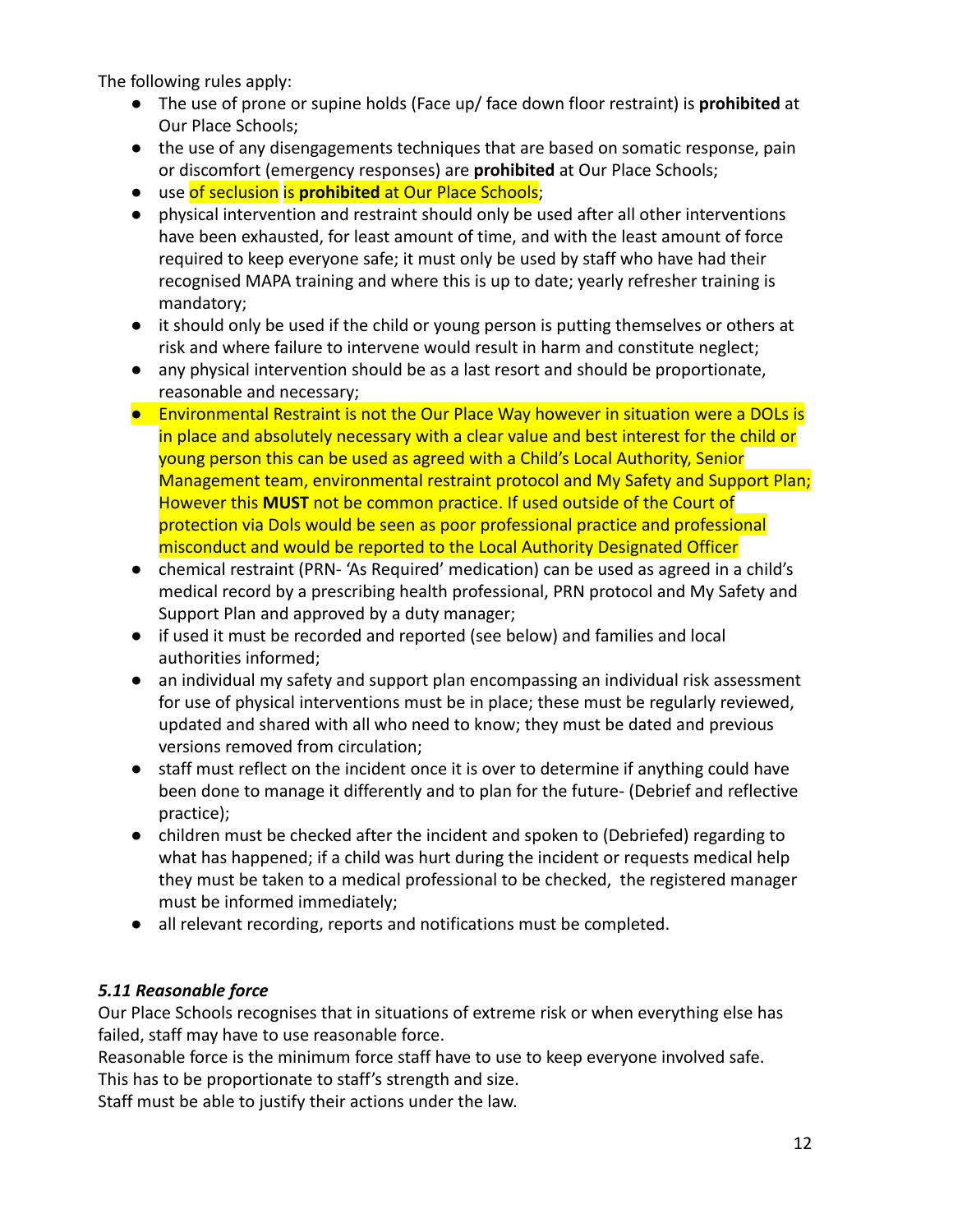Any use of reasonable force must be immediately reported to registered manager.

## *5.12 Deprivation of Liberty (DoL):*

There may be circumstances where a child or young person require restrictions to ensure their safety and the safety of others in their community. Where this applies, irrespective of the age of the child consideration should be given to obtaining legal advice; to establish whether the proposed restriction is 'reasonable'; or whether it requires authorisation by the Court.

Within Our place children and young people must **never** be:

- Locked in a room alone without support or supervision;
- deprived of food or drink:
- denied access to a toilet;
- restrained using a harness (mechanical restraint) where this has not been agreed by all involved, risk assessed and clearly documented.
- Use physical invention unnecessary

## *5.13 Touch:*

Contingent touch may be used appropriately in the appropriate context e.g. a pat on the arm or shoulder for reassurance, but staff must know how the child or young person is likely to react as some may misinterpret this.

Holding may only be used as part of MAPA interventions by staff who are under the circumstances described in paragraph 5:10.

Children and young people with complex sensory needs may require more direct physical touch and contact e.g. squeezing or deep pressure. This will be documented in relevant plans, my safety and support plans and relevant reports.

# *5.14 Reporting and Recording Incidents:*

Any behavioural incident must be recorded on an incident/restraint form with 24 hours. This must include:

- The name of the child;
- details of the child's behaviour leading to the use of the measure;
- the date, time and location of the use of the measure;
- a description of the measure and its duration;
- details of any methods used, or steps taken to avoid the need to use the measure;
- the name of the person who used the measure (the user), and of any other person present (witness) when the measure was used;
- the effectiveness and any consequences of the use of the measure; and
- a description of any injury to the child or any other person, and any medical treatment administered, as a result of the measure.

Any injury to Child, staff or property must also be included. Staff must be debriefed within 48 hours and children and young people must be debriefed within 5 days; however preferably at the earliest possible opportunity.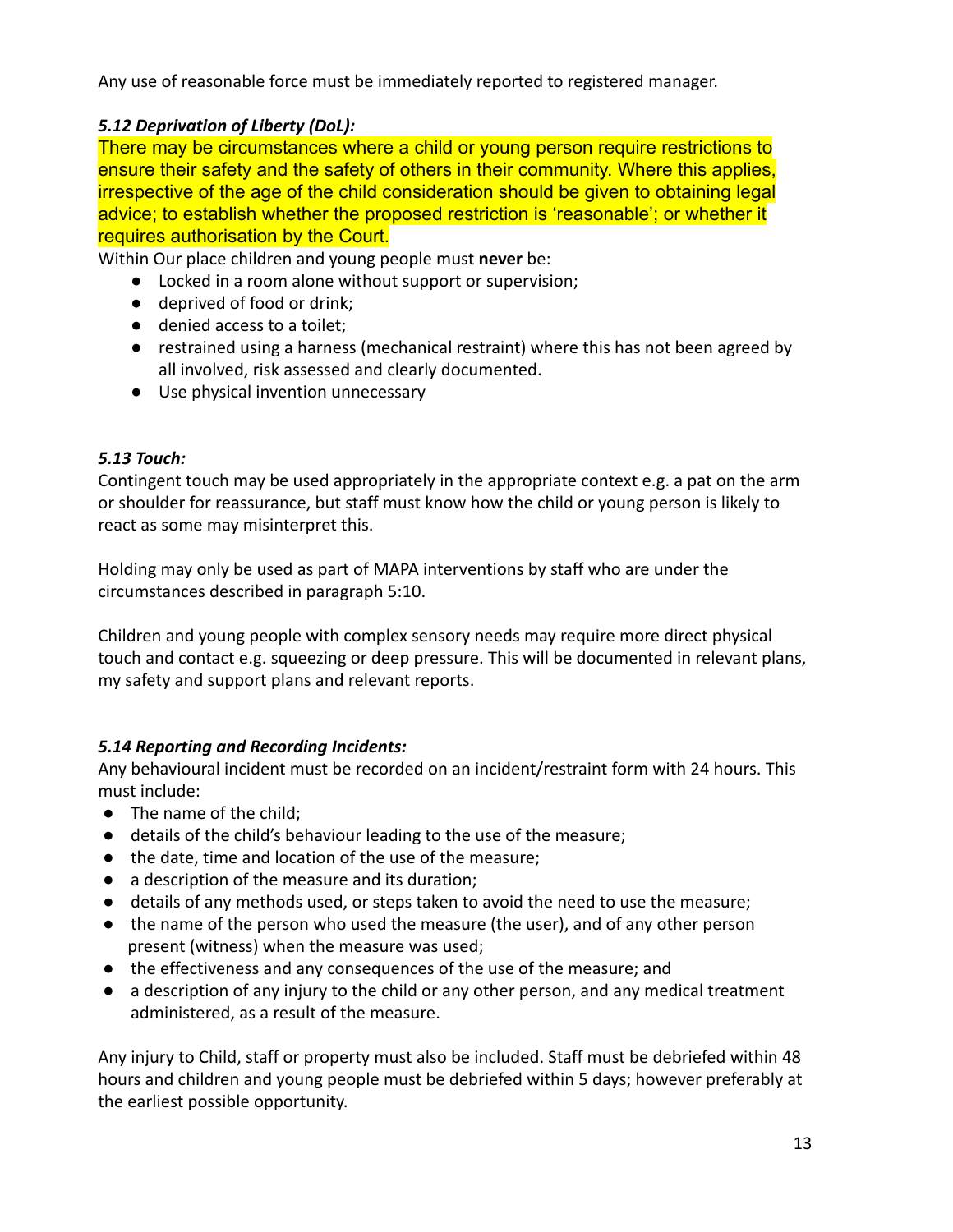Parents, local authorities and any other significant people listed in contact management plan must be notified.

#### **6. Monitoring & Review**

Overall responsibility for the operation of the policy and procedure lies with the registered manager. The effectiveness of the policy and procedure will be formally reviewed and monitored as a minimum on a 12 monthly basis, to ensure that it continues to reflect best practice and statutory legislation as appropriate.

### **At Our Place Schools:**

### **Structure**

The importance of structure has long been recognised. It makes the world a more predictable, accessible and safer place. Structure can aid personal autonomy and independence by reducing dependence (e.g. prompting) on others. The environment and processes are modified to ensure each individual knows what is going to happen and what is expected of them. This can also aid the development of flexibility by reducing dependence on rigid routines. Structure plays to the strengths of a sense of order and preference for visual organisation commonly associated with the autistic spectrum.

### **Positive (approaches and expectations)**

It is important that a programme of sensitive but persistent intervention is in place to engage the individual child, minimise regression and discover and develop potential.

In this respect it is important that expectations are high, but realistic, and based on careful assessment. This will include the strengths and individual needs of the child, their level of functioning and an assessment of the support they will need.

We seek to establish and reinforce self-confidence and self-esteem by building on natural strengths, interest and abilities.

Additionally, many people with learning disabilities may avoid new or potentially aversive experiences, but through the medium of structure and positive, sensitive, supportive rehearsal can reduce their level of anxiety, learn to tolerate and accept such experiences and develop new horizons and skills.

### **Empathy**

It is essential to see the world from the standpoint of the child with learning disabilities. This is a key ingredient. We must begin from the position or perspective of the individual and gather insights about how they see and experience the world, knowing what it is that motivates or interests them but, importantly, what may also frighten, preoccupy or otherwise distress them.